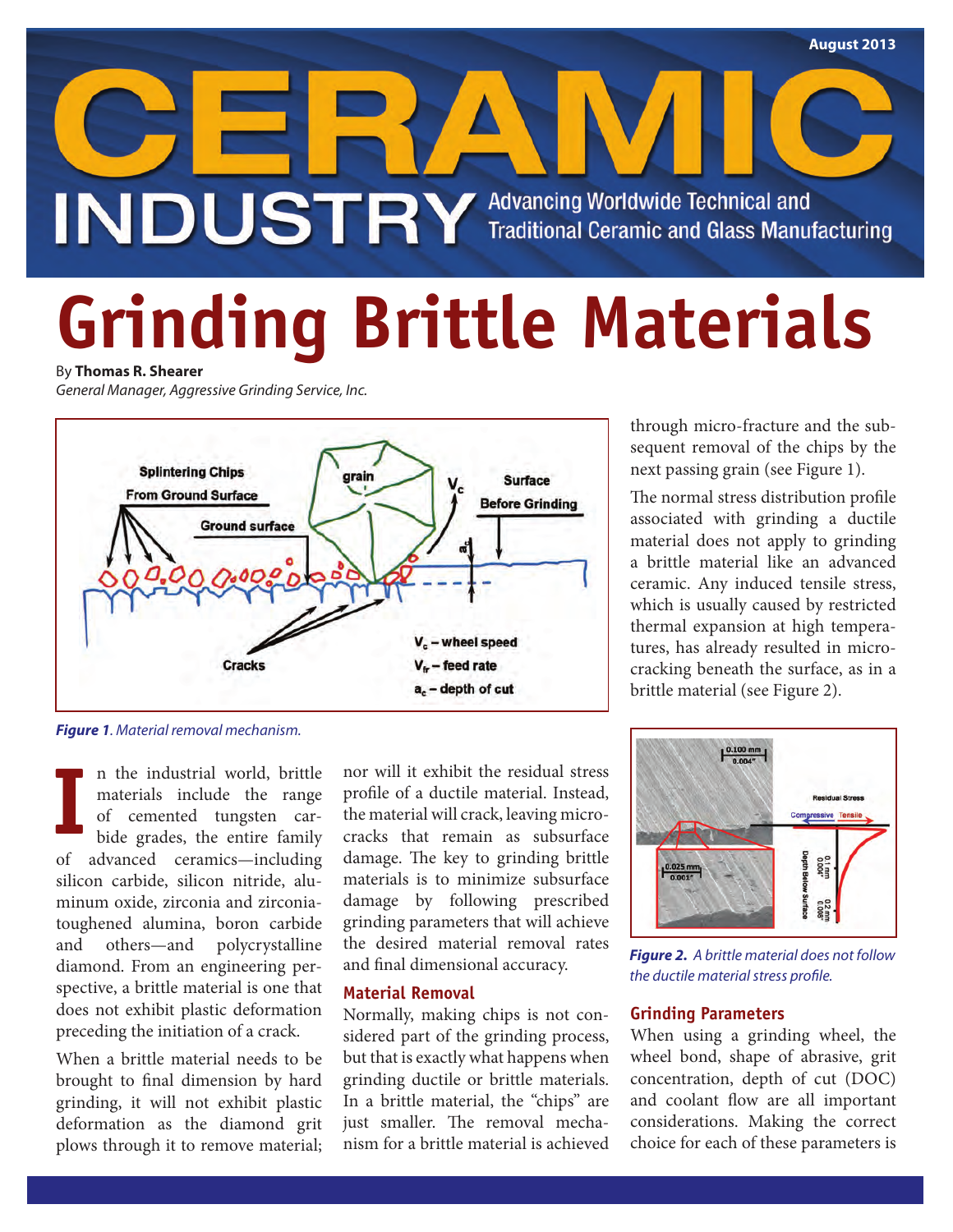

*Figure 3. Blocky (left) vs. angular-shaped grains.*

critical when grinding a brittle material. An incorrect choice can result in severe damage to the workpiece, the diamond wheel, or both. Damage to the advanced ceramic workpiece may not be visible to the naked eye but could result in premature failure in operation, as micro-cracks propagate under operational stress.

## **Wheel Bond**

The wheel bond determines the "hardness" or "softness" of a grinding wheel and is indicative of the wheel's ability to retain the abrasive grit. A "softer" wheel generally gives up its hold on the abrasive grains more easily, thereby exposing new grains to the grinding action. In contrast, a "harder" wheel keeps the grains intact longer, thereby exposing more dulled abrasive and greatly affecting cutting ability.

The successful grinding of a brittle material like an advanced ceramic has traditionally consisted of using a resin bond wheel that allows lower tool pressure and provides a finer surface finish. Such a wheel results in the grains being refreshed more frequently and cutting action that causes minimal damage to the sub-surface.

A dulled abrasive grain repeatedly pounding the ceramic encourages even more damage while generating more heat and increasing power consumption. Recent advancements by wheel manufacturers in developing newer, hybrid metal bonds with induced porosity have allowed a harder-bond wheel to act more like a softer-bond wheel with a longer life and equal or better dimensional performance.

### **Grit Shape and Concentration**

The shape of the abrasive grit is usually not a purchasing specification when a grinding house orders a diamond wheel. The wheel manufacturer typically provides a "blocky" shaped grain or an "angular"-shaped grain based on input from the grinding house about which material is being ground at particular speeds (see Figure 3).

The grinding house specifies bond, diamond grit size and concentration, but it rarely specifies the shape, relying solely on the wheelmaker's decision. Deviating from this common approach and instead specifying an angular shape when grinding advanced ceramics can ensure that minimal subsurface damage occurs. The grain is more likely to fracture and not wear, thus allowing new particles to be exposed and creating a self-sharpening effect that avoids dull or worn grains from causing severe operational damage.

The concentration of grit defines the number of diamond particles in the wheel for a particular grit size. A concentration of 75-100 is common for wheels used in grinding brittle materials. This concentration is ideal for maintaining minimal surface damage and optimal wheel performance.

Table 1 shows the typical concentration number and the equivalent volume percent that the concentration represents. Wheel manufacturers have different concentration recipes for various grit sizes, and concentrations above 100 are commercially available. It is preferable to consult the wheel manufacturer if higher concentrations are desirable.

**Table 1. Typical diamond concentration in grinding wheels**

|     | Standard Concentration   Typical vol.% of Diamond   Carats (in. <sup>3</sup> ) |    |
|-----|--------------------------------------------------------------------------------|----|
| 100 | 25                                                                             | 72 |
| 75  | 18.75                                                                          |    |
| 50  | 12.5                                                                           | 36 |
| つち  |                                                                                |    |

*Figure 4. Schematic of the depth of cut.*

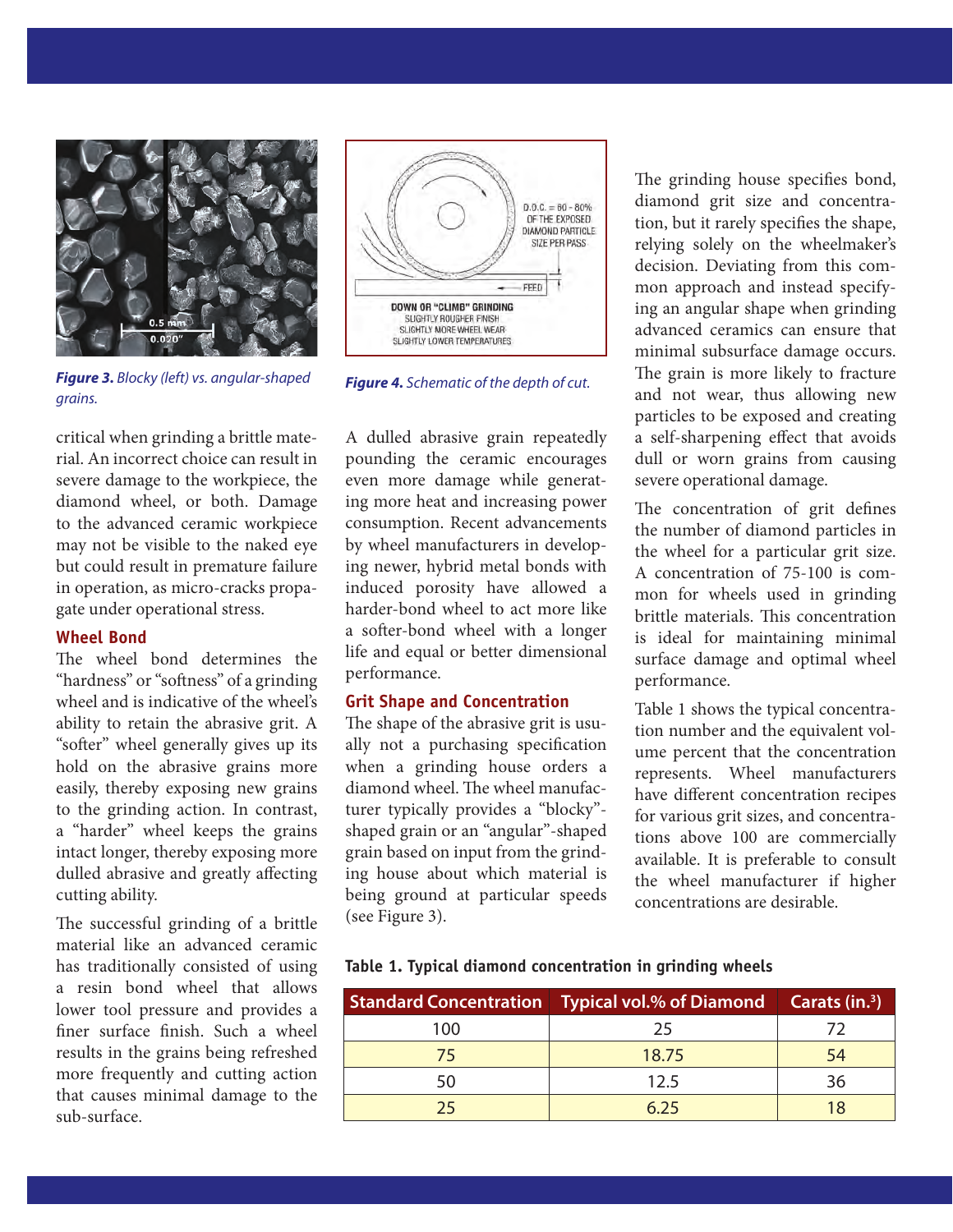| <b>Grit Size</b> | <b>Microns</b> | <b>Inches</b> | <b>Expected Surface Finish (RA)</b> |
|------------------|----------------|---------------|-------------------------------------|
| 80               | 267            | 0.0105        | 24-36                               |
| 150              | 122            | 0.0048        | $14 - 16$                           |
| 180              | 86             | 0.0034        | $12 - 14$                           |
| 220              | 66             | 0.0026        | $10 - 12$                           |
| 320              | 32             | 0.0012        | 8                                   |
| 400              | 23             | 0.0009        | $7 - 8$                             |
| 600              | 14             | 0.0006        | $2 - 4$                             |
| 1,200            | 3              | 0.0001        | $1 - 2$                             |

**Table 2. Grit size of diamond particles.**

## **Depth of Cut**

The coarser (larger) the diamond grit size in a wheel is, the more the exposed grains protrude from the wheel. The depth of cut of the wheel should be equal to approximately 60-80% of the height of the exposed grain (see Figure 4).

If the wheel is fed into the material that features a DOC equal to the height of the exposed grain, then considerable heat will be generated and the likelihood of greater sub-surface damage will result. In addition, optimum coolant flow to the grinding interface will be compromised due to collapse of the space between the wheel and the workpiece material. A DOC that is greater than the height of the exposed grains generates excessive heat. That condition will result in damage to the material or wheel.

Table 2 shows grit size in microns and inches, as well as the expected surface finish that a particular grit size should impart. In a properly dressed wheel, at least 35% of an exposed diamond particle should protrude from the bond surface. Therefore, based on data in Table 2, a 220-grit diamond wheel that has a typical grain size of 66 microns (0.0026 in.) should have 35% of the height exposed, or 23 microns (0.0009 in.). The DOC should then be 60-80% of the exposed grit height, or approximately 15 microns (0.0006 in.).



quality control systems that set the industry standard.

*10 parts or 10,000 — try us the next time you needed it yesterday!*

4413 Route 982 South • Latrobe, PA 15650 • P: 724-537-7722 • F: 724-537-3893<br>E: customerservice@ags-fast.com